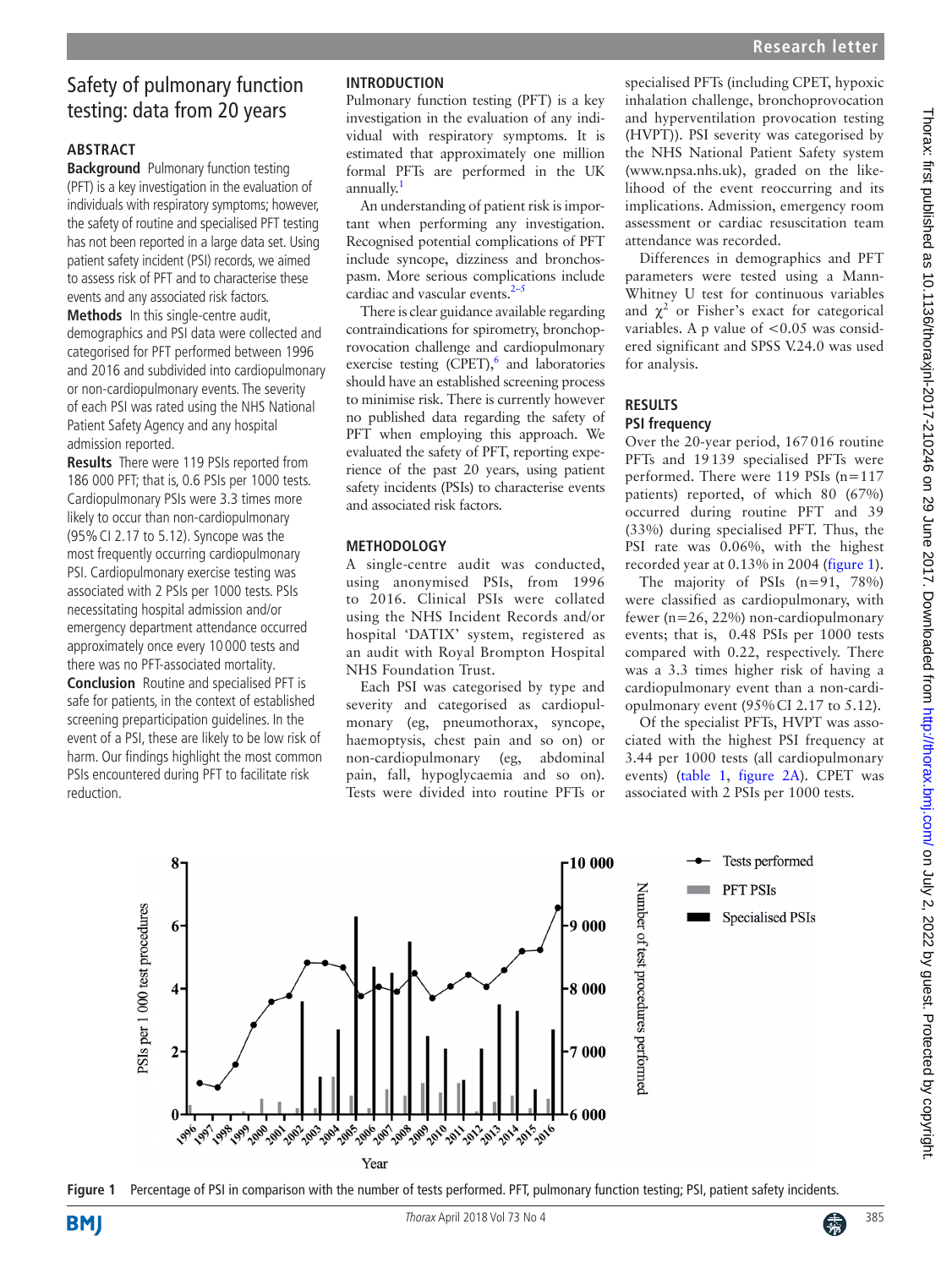#### <span id="page-1-0"></span>**Table 1** Incidents per 1000 tests

|                    | 1996-2000 | 2001-2005 | 2006-2010 | 2011-2015 | 2016  | <b>Total</b> |
|--------------------|-----------|-----------|-----------|-----------|-------|--------------|
| <b>HVPT</b>        | 0.00      | 5.63      | 8.55      | 0.00      | $-$ * | 3.44         |
| <b>CPET</b>        | 0.00      | 1.87      | 4.43      | 5.10      | 0.00  | 2.21         |
| <b>PC20</b>        | 0.00      | 2.11      | 2.72      | 2.89      | 3.72  | 1.88         |
| <b>HIT</b>         | 0.00      | 2.14      | 2.54      | 0.00      | 5.73  | 1.55         |
| pH                 | 0.00      | 2.06      | 3.11      | 1.27      | 0.00  | 1.40         |
| <b>Routine PFT</b> | 0.09      | 0.61      | 0.70      | 0.46      | 0.54  | 0.48         |

\*No HVPTs were performed in 2016. Note: no incidents were recorded between 1997 and 1998.

CPET, cardiopulmonary exercise test; HIT, hypoxic inhalation test; HVPT, hyperventilation provocation test; PC20, histamine provocation test; pH, oesophageal pH; routine PFT, routine pulmonary function test.

Cardiopulmonary related PSIs were related to younger patients than those with a non-cardiopulmonary PSI ( $p=0.02$ ), but there was no difference in gender, body mass index (BMI) or smoking status (p>0.05). Patients who had cardiopulmonary PSIs had a greater transfer factor for carbon monoxide % predicted ( $p=0.02$ ),  $FEV<sub>1</sub>%$  predicted  $(p<0.01)$  and FVC% predicted  $(p=0.02)$ . There was no difference in arterial oxygen saturation between the groups  $(p=0.3)$ ([table](#page-2-3) 2).

#### **PSI categories**

The most frequent cardiopulmonary PSI was syncope (37%), followed by breathing difficulty (30%) [\(figure](#page-1-1) 2B). Hyperventilation was the most commonly reported cause of breathing difficulty, accounting for 48% (13 patients) of events. No demographic (eg, age, BMI) or PFT factor allowed differentiation or predicted individuals more likely to have a cardiopulmonary PSI.

#### **PSI severity and outcome**

The majority (74%) of reported PSIs were graded as moderate severity. Almost one-fifth of PSIs (23%) were rated as low severity (ie, unlikely to happen again/ minor consequence). Only one PSI (laryngospasm) was graded severe.

Hospital admission was required for 13% of all PSIs. The resuscitation team was called to attend on six occasions (5% of PSIs) and provided clinical input on two occasions. Over the 20-year period,



<span id="page-1-1"></span>

there was no mortality associated with PFT.

#### **Discussion**

Understanding and characterising the risk of any clinical investigation is important to safeguard patients. Using a widely implemented approach to evaluate and report adverse outcome, we assessed PSI rate in approximately 200 000 PFTs and found very few adverse events. Specifically, for every 1000 PFTs performed, less than 1 was associated with a PSI. This compares favourably with other commonly used clinical investigations (eg, phlebotomy-associated syncope  $(0.26$  per 1000)).<sup>[7](#page-2-4)</sup> When a PSI did occur the majority were classified as moderate risk or less and self-limiting. In addition, PSIs necessitating hospital admission and/or emergency department attendance occurred approximately once every 10 000 tests, and resuscitation team input was required on only two occasions over 20 years. Taken together these findings indicate that the patient risk from both routine and specialist PFT is minimal.

Most PFT departments use the American Association for Respiratory Care (AARC) standards contraindications to screen for patient risk during spirometry, bronchoprovocation challenge and CPET. The low level of PSIs we report would support this approach. This acknowledged, PSIs do occur and clearly any PSI is undesirable. In this context it is valuable to study the nature of any PSI and use this information to improve practice (ie, to provide focused training and availability of safety equipment).

Cardiopulmonary PSIs occurred approximately three times more often than non-cardiopulmonary PSIs, with syncope reported as the most common event. This risk can be reduced by modifying PFT in those with a history of situational syncope and by ensuring patients are seated during testing. The second most common subcategory of PSI was 'breathing difficulty';